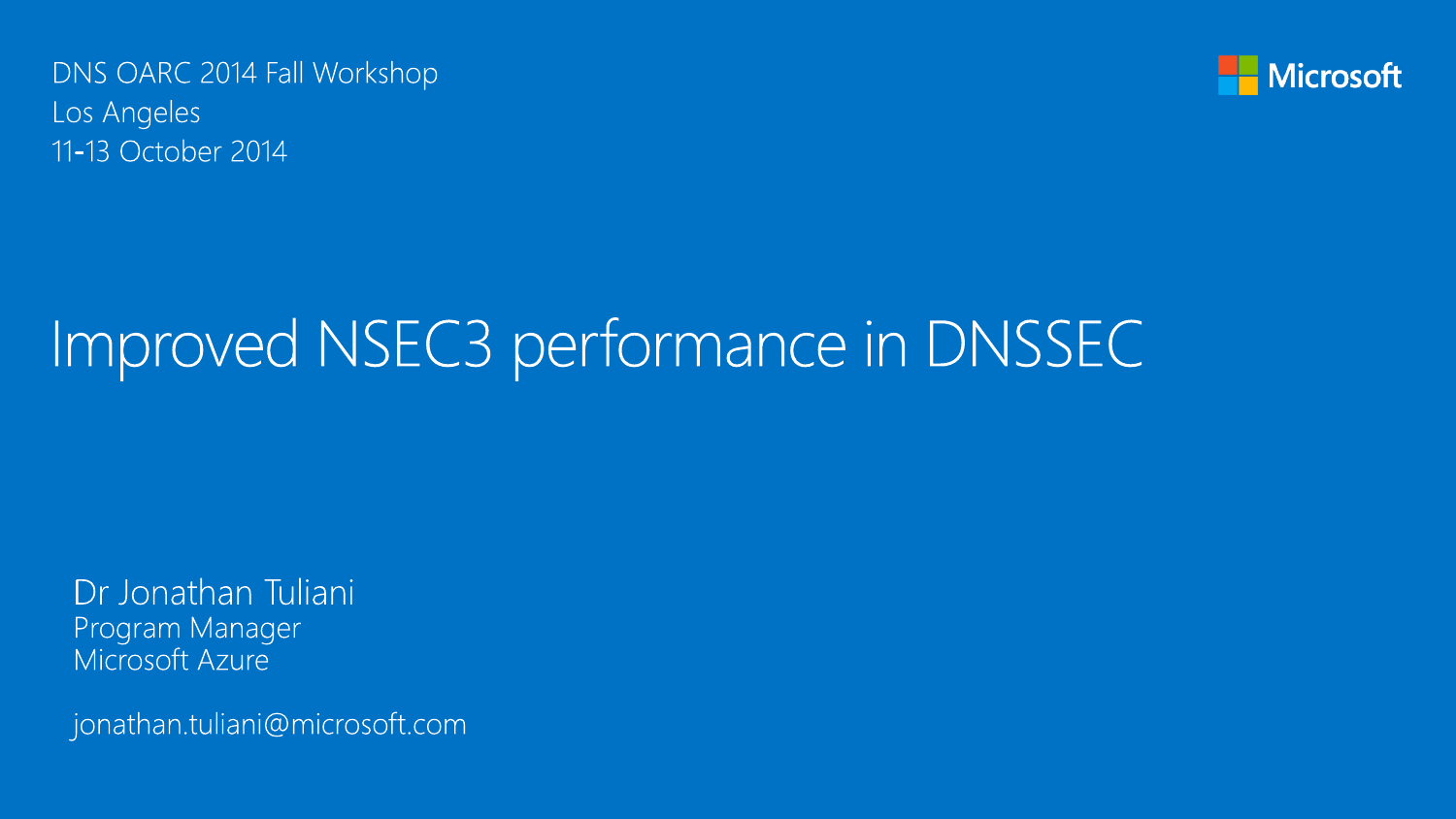### Recap: DNSSEC and NSEC3

RRSIG: "I certify that this DNS record set is correct" Problem: how to certify a negative response, i.e. that a record *doesn't* exist?

NSEC: "I certify that there are no DNS records (of type *X*) whose record name lies between *A* and *B* "

Problem: NSEC records enable zones to be enumerated

NSEC3: "I certify that there are no DNS records (of type *X*) whose record name hash lies between *A*' and *B'* "

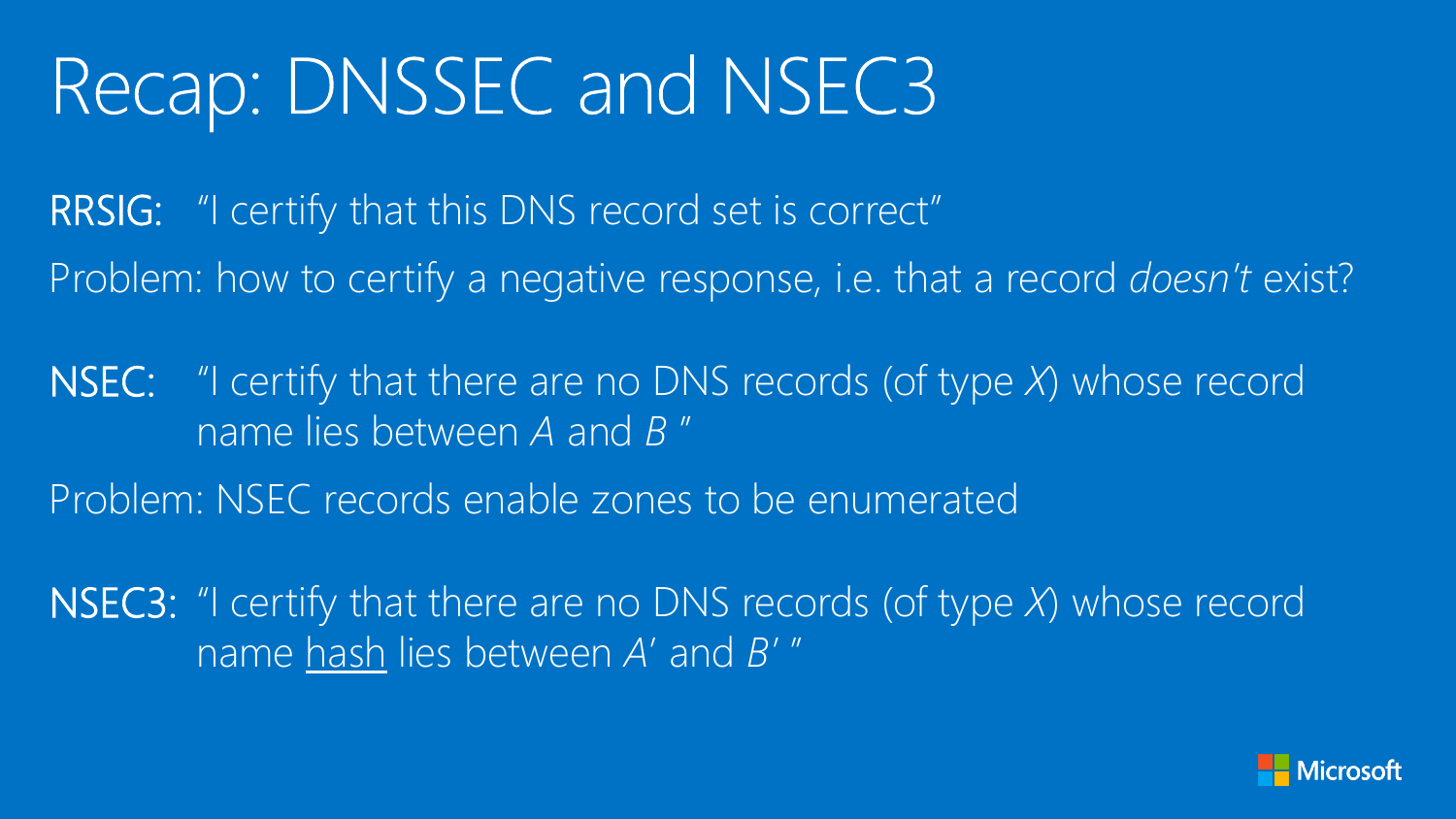# **Computing NSEC3**

### Authoritative Server

- New record *R*
- **Compute hash** of *R* (call this *R')*
- Insert into pre sorted list of record name hashes (say *Q'*, *R'*, *S'*)
- Sign new NSEC3 records for intervals (*Q'*, *R'*) and (*R'*, *S'*)
- Delete old NSEC3 record for interval (*Q'*, *S'*)

#### Authoritative Server

- Query *Q* received, no match found
- **Compute hash** of *Q* (call this *Q'*)
- Find range (*R'*, *S'*) containing *Q'* in sorted list of pre computed NSEC3 records
- Return NSEC3 for (*R'*, *S'*)

### Validating Server

- Query record *Q*, receive negative response + NSEC3 for interval (*R'*, *S'*)
- **Compute hash** of *Q*  (call this *Q'*  )
- Verify *Q'* lies in interval (*R'*, *S'*)
- Verify authenticity of (*R'*, *S'*) in usual way signature checks, etc

### **Attacker**

- Make random queries to build a database of NSEC3 records
- **Brute -force search**  for records whose hashes match the endpoints in the NSEC3
	- Search space for DNS is typically small

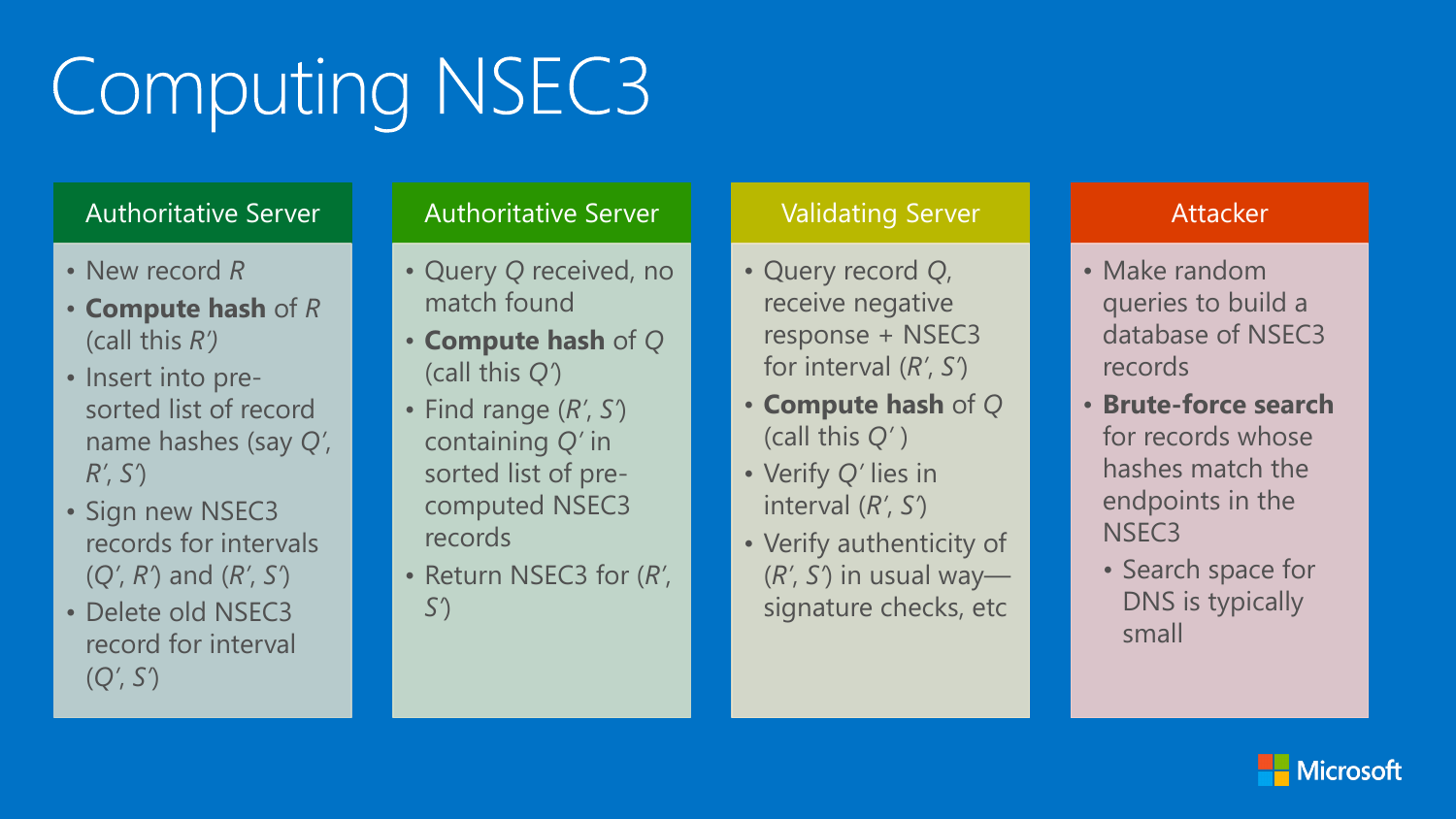## Choice of hash

A cryptographic (one-way) hash is used, so record names cannot be computed directly from hashes. This hash is iterated to increase the computational load for an attacker.

### However (from RFC5155):

*More iterations result in greater resiliency of the hash value against dictionary attacks, but at a higher computational cost for both the server and resolver…[it] affects the zone owner's cost of signing and serving the zone as well as the validator's cost of verifying responses…a high number of iterations also introduces an additional denial-of-service opportunity against servers*

Current mitigation: Iterations are limited by RFC5155 to have similar computational cost of verifying the signature on the NSEC3 RR (e.g. max 500 SHA1 iterations for a 2048-bit RSA signature)

This presentation proposes an alternative approach (patent pending)

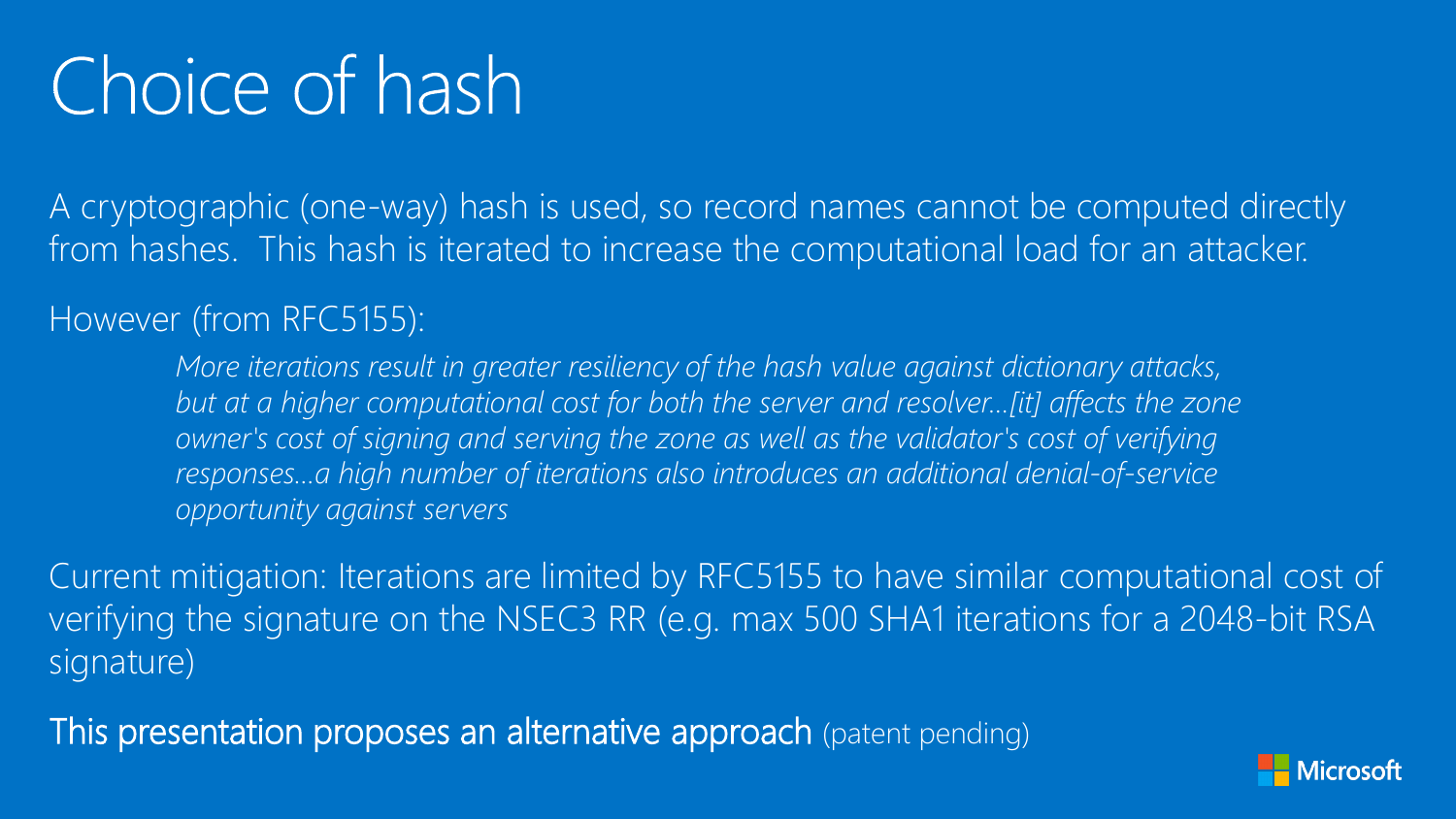# Recap: RSA algorithm [Clifford C. Cocks, 1973](http://www.cesg.gov.uk/publications/Documents/nonsecret_encryption.pdf))

Set up

- Pick 2 large primes, *p* and *q*
- Compute *N* = *pq*
- Pick public key *e*
- Compute private key *d* such that  $ed =1 \mod (p-1)(q-1)$

Encrypt: message *M*, cryptogram  $C = M^e$  mod *N* Decrypt: cryptogram *C*, message  $M = C<sup>d</sup>$  mod *N* Sign: message (hash)  $H$ , signature  $S = H<sup>d</sup>$  mod N Verify: signature *S*, message hash  $H = S<sup>e</sup>$  mod N

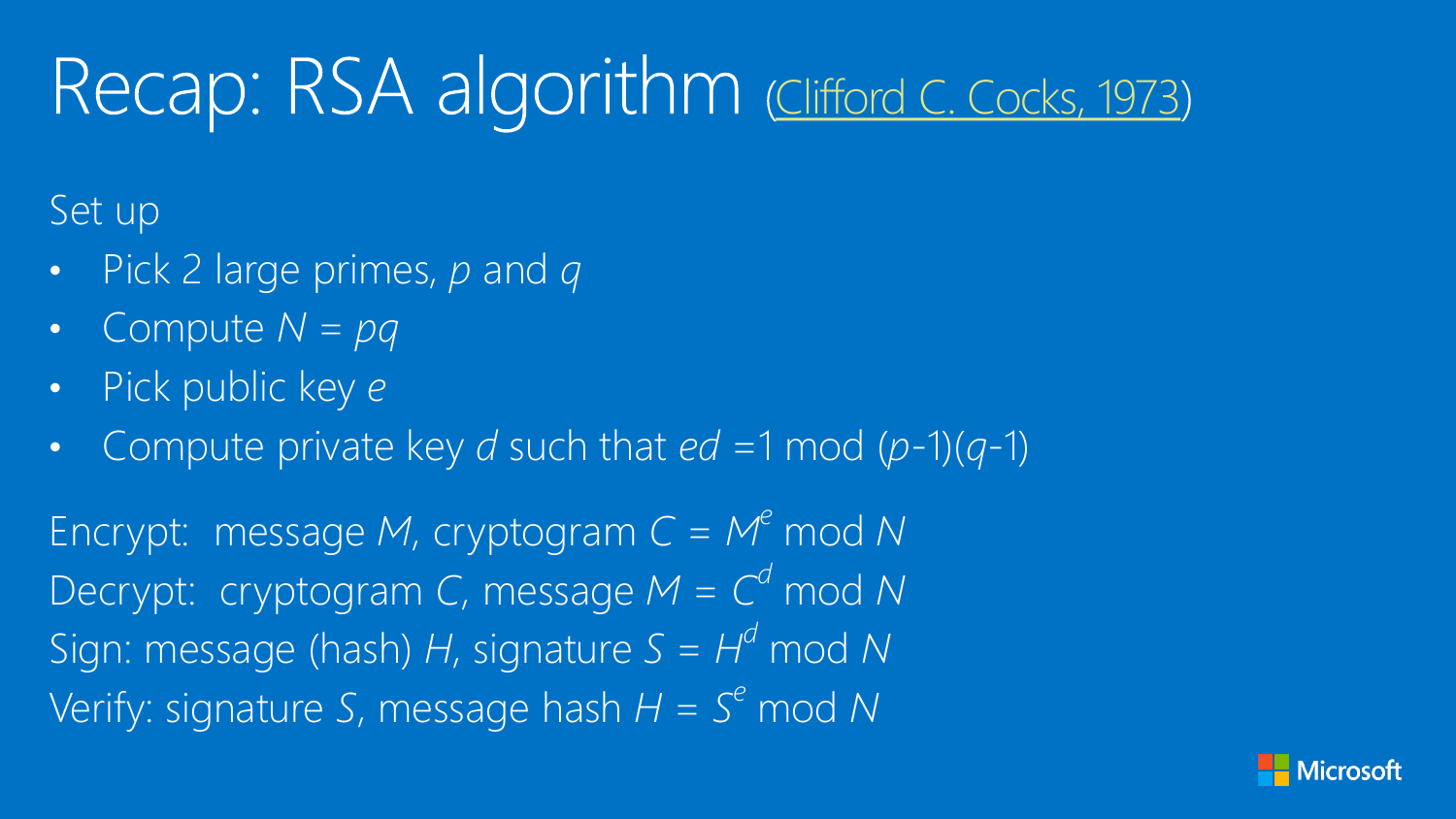### Time-lock puzzles ([Ron Rivest, 1999](http://people.csail.mit.edu/rivest/lcs35-puzzle-description.txt))

Fixed effort for private key holder, arbitrarily large effort for public key holders

Set up

- Pick *p*, *q*, *N* as per RSA algorithm
- Choose iterations *t*
- Compute private key  $d = 2^t \text{ mod } (p-1)(q-1)$

Task: Compute *H*<sup>2</sup> *<sup>t</sup>* mod *N* for given input *H*

- Public key holders require *t* mod-*N* squarings of *H* (time proportional to *t)*
- Private key holders have short-cut:  $H^2$ <sup>t</sup> mod  $N = H^d$  mod N (fixed time)

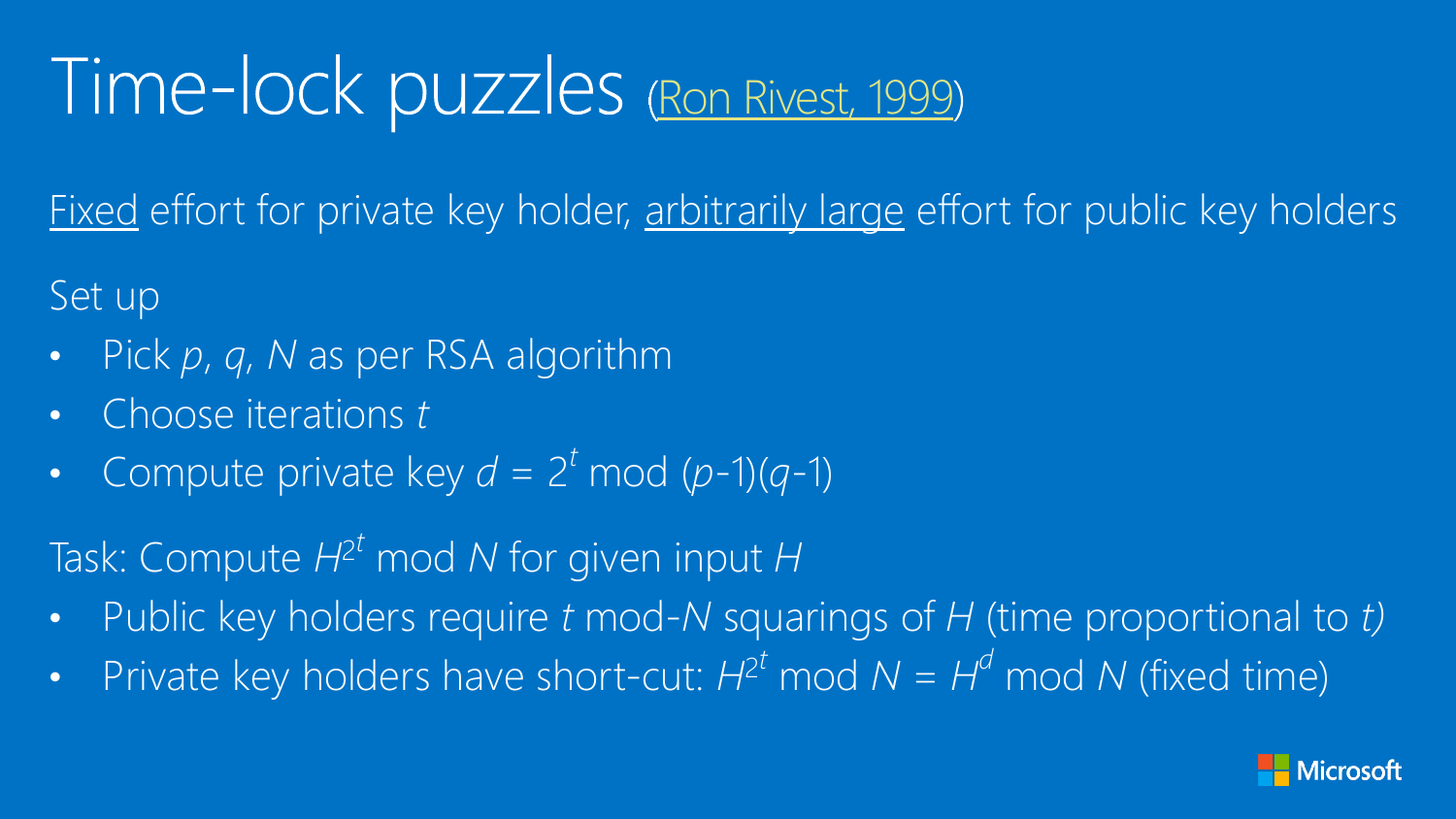# Creating a hash from a time-lock puzzle

Create a hash based on a time-lock puzzle:

- Public hash parameters *t*, *N*; private parameters *p*, *q*, *d*
- Hash input *M*
- Compute conventional hash *H* of *M*
- Compute  $H' = H^{2^t} \text{ mod } N$  (or  $H' = H^d \text{ mod } N$  if you have the private key)
- Truncate *H*' to desired length (or apply conventional hash again)

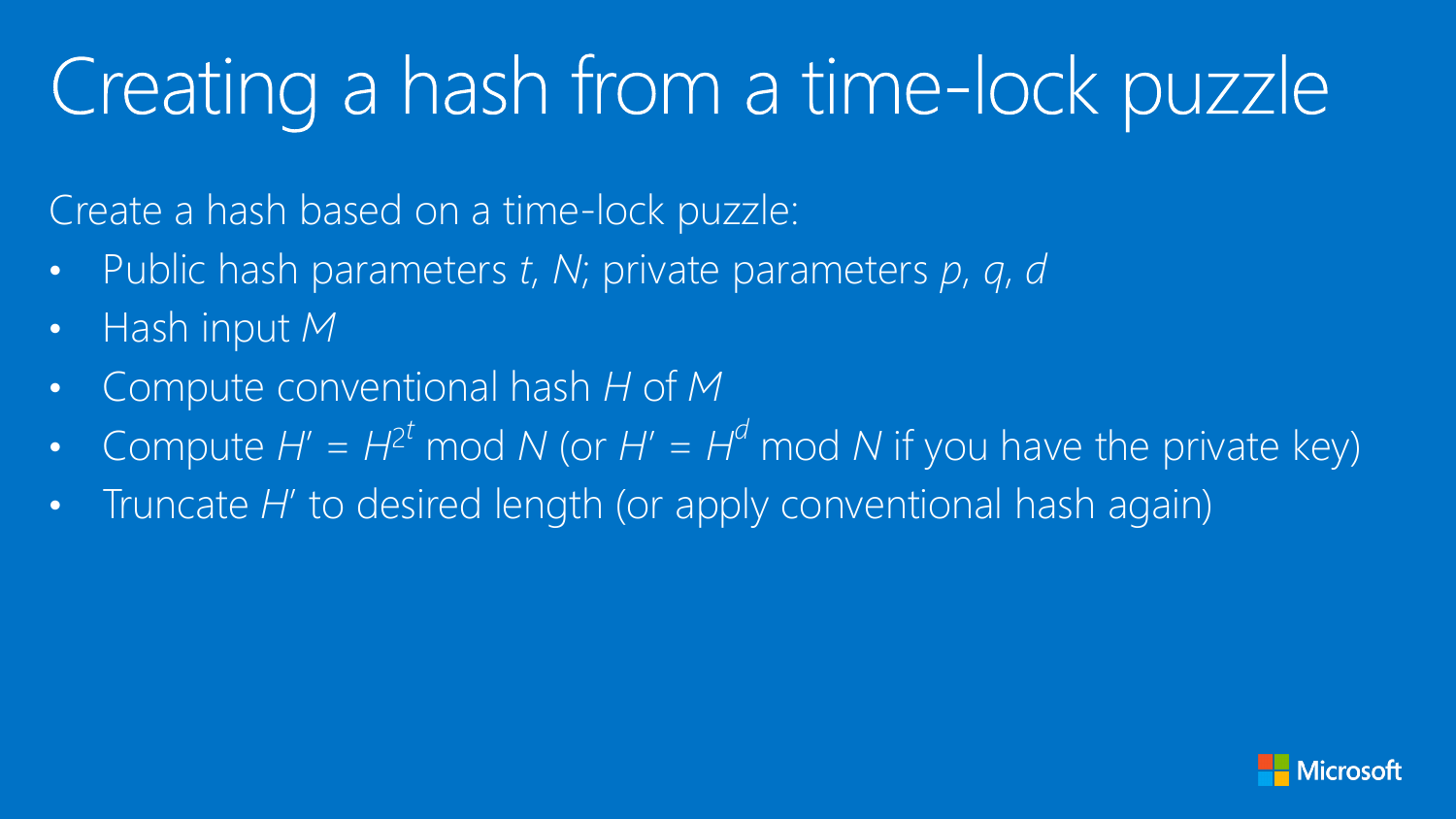### Implementation: Authoritative server

Set up:

- Choose hash parameters *p*, *q*, *t*
- Compute *N* and *d*
- Publish *N* and *t* (e.g. as a new variant of a DNSKEY record)

Use private key *d* to compute *H*' when creating NSEC3 records

- No increase in effort over today's NSEC3 records (based on iterated hash equivalent to verifying an RSA signature)
- No increase in NSEC3 record size
- Attacker's task can be made arbitrarily difficult by increasing the value of *t*

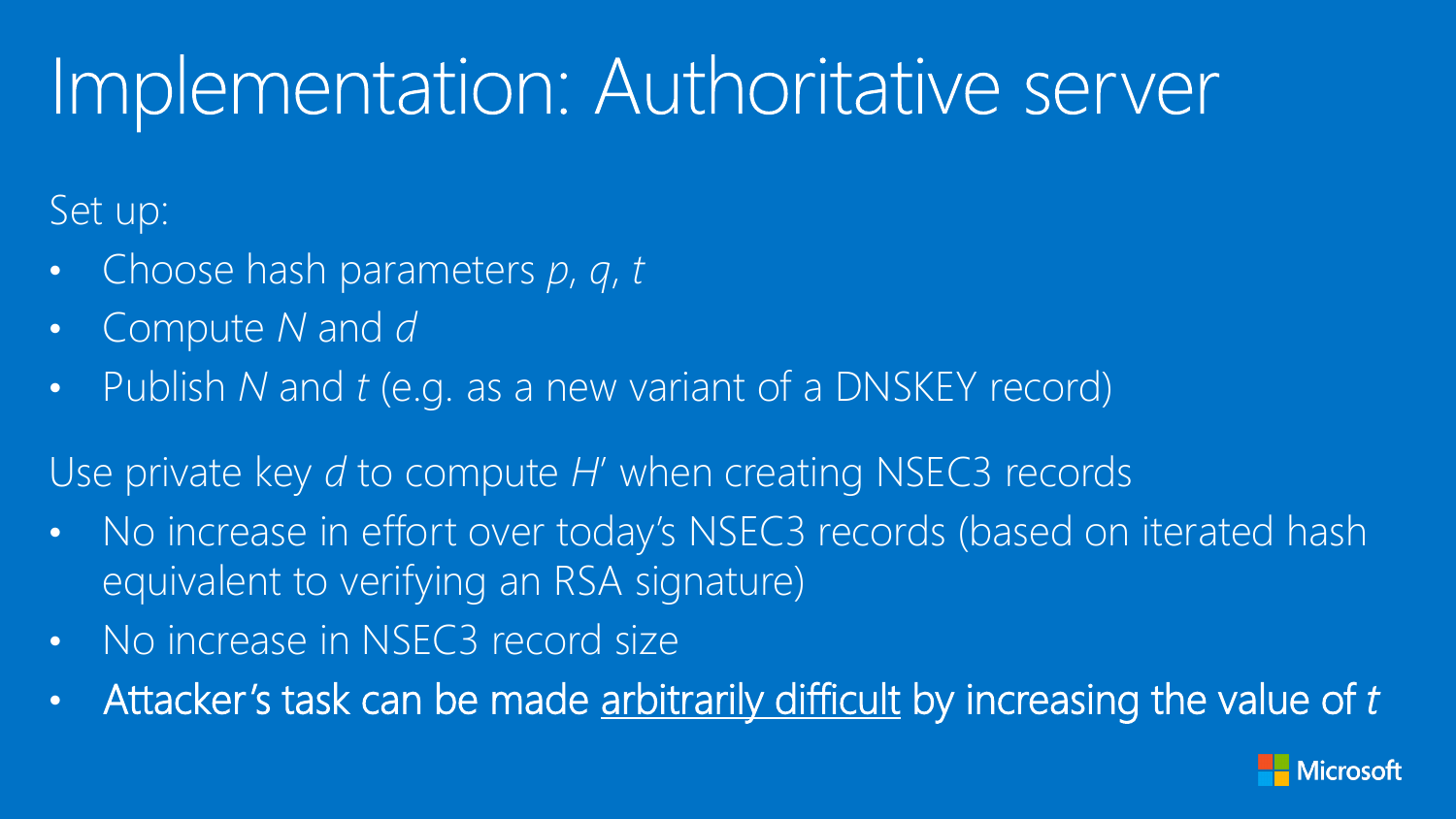# Implementation: Validating server

Problem: Increasing *t* also increases computational burden on validating servers

Possible solutions:

- Restrict t. We still have a potential gain for the authoritative server
- Rate-limit NSEC3 validations
- Off-load hash computation to the Client
	- Requires additional logic in 'stub' resolver, but not necessarily full DNSSEC validation
	- Could be done selectively as part of a rate-limiting scheme

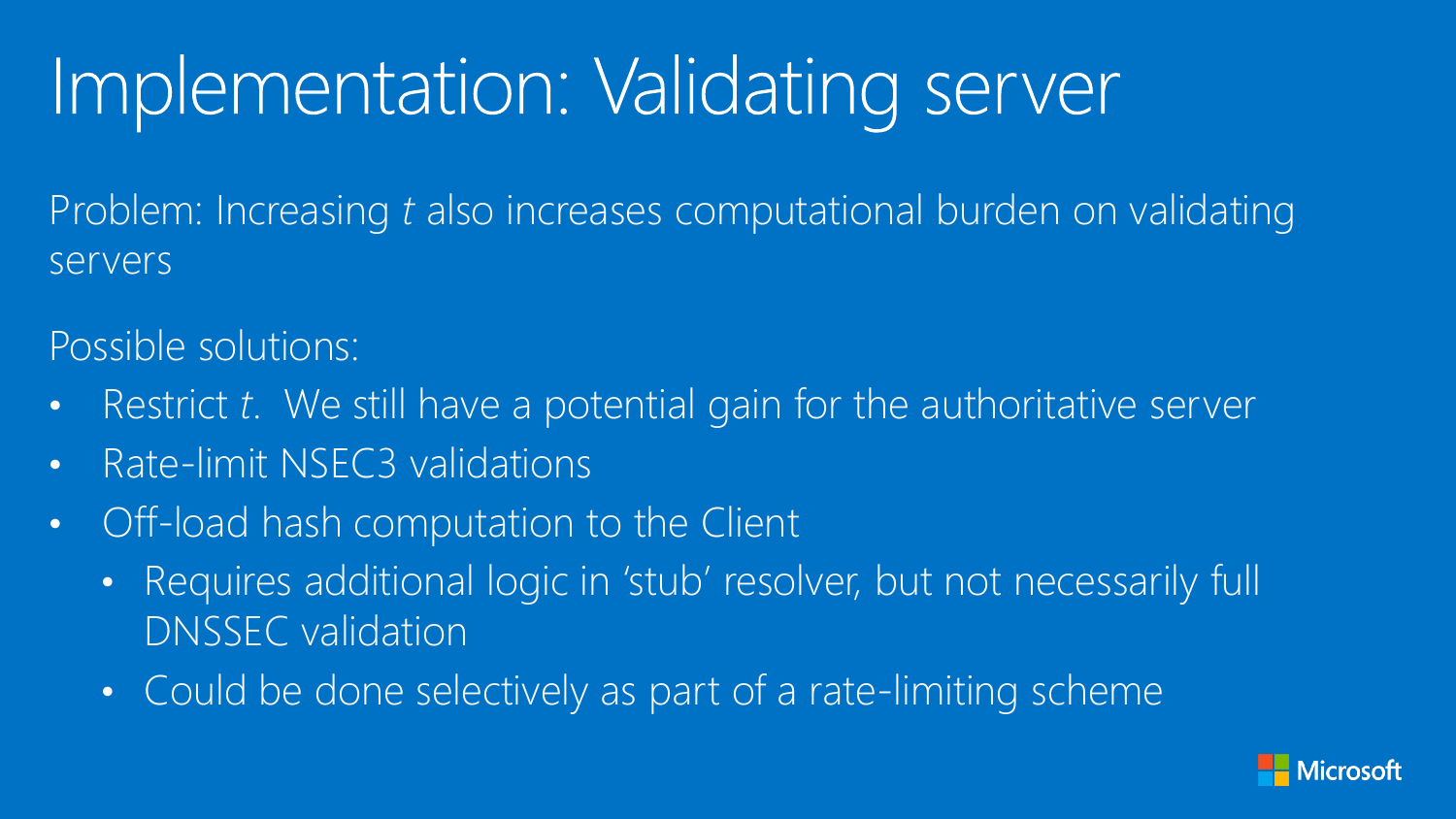

# Thank you